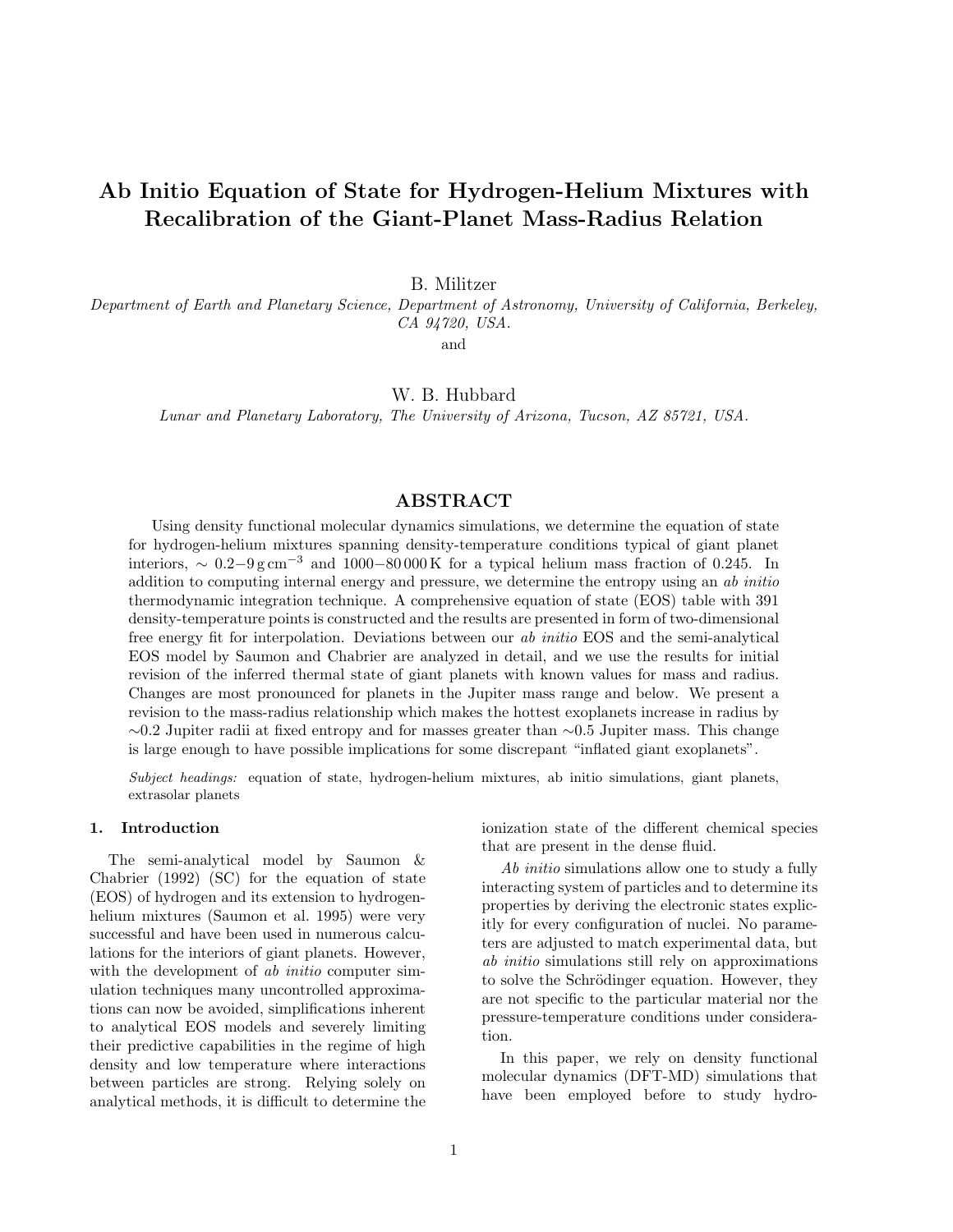gen (Lenosky et al. 2000; Militzer et al. 2001; Desjarlais 2003; Bonev et al. 2004; Nettelmann et al. 2008; Morales et al. 2010; Caillabet et al. 2011; Collins et al. 2012; Nettelmann et al. 2012), helium (Militzer 2006; Stixrude & Jeanloz 2008; Militzer 2009) and hydrogen-helium mixtures (Vorberger et al. 2007b,a; Militzer et al. 2008; Militzer 2009; Hamel et al. 2011). While the computation of the pressure and the internal energy is straightforward from DFT-MD simulations, the entropy is not directly accessible. However, an accurate knowledge of the adiabats of hydrogenhelium mixtures at high pressure is of crucial importance for the determination of the temperature profile, the density, and the thermal energy budget in the interior of a giant planet. In 2008, two groups constructed Jupiter interior models from DFT-MD simulations (Militzer et al. 2008; Nettelmann et al. 2008). While the derived pressures and internal energies can be considered to be more reliable than those predicted by the SC model, both papers predicted very different interior temperature profiles for Jupiter (Militzer & Hubbard 2009). Using ab initio thermodynamic integration techniques (TDI), we recently showed (Militzer 2013), that the work by Nettelmann et al. (2008) overestimated the temperature at Jupiter's coremantle boundary (CMB) by  $2450 \text{ K}$  (15%) while we underestimated it by 2870 K (18%) in Militzer et al. (2008). The revised temperature for the Jupiter's CMB is 16 150 K and the corrections to the SC EOS model are in fact only −350 K.

At conditions of Jupiter's CMB, hydrogen is metallic and characterized by a high degree of electronic degeneracy. Such a degenerate state is described rather well by the the SC model. However, when we applied the TDI technique to explicitly determine the entropy over a wide range of pressure-temperature conditions, we identified a number of discrepancies between the DFT-MD results and the SC model. Near the molecular-tometallic transition, our simulations predict a significant shift of the adiabat towards higher densities. At high temperature, where electronic excitations matter, our computed entropies are higher than those of the SC model. We also do not perfectly reproduce the SC entropies in the molecular regime at low density.

Rather than providing a separate hydrogen and helium EOS and relying on the linear mixing approximation (Saumon et al. 1995; Nettelmann et al. 2008), we computed the EOS over a wide range of density-temperature conditions for a representative mixing ratio of  $N_{\text{He}}$  =18 helium atoms in  $N_{\rm H} = 220$  hydrogen atoms, corresponding to a helium mass fraction of  $Y=0.245$ , which is close to the solar value. This means that the nonideal mixing effects are fully incorporated. In Vorberger et al. (2007b), we showed for example that the presence of helium makes the hydrogen molecules more stable and reduces the dissociation fraction at given pressure and temperature. Even if other mixing ratios become of interest, as the result of helium rain (Stevenson & Salpeter 1977; Morales et al. 2009; Lorenzen et al. 2009; Wilson & Militzer 2010; McMahon et al. 2012), one is still better off by starting from an EOS for a typical hydrogenhelium mixture and then perturbing the mixing ratio by a comparatively small amount. Increasing or decreasing the helium fraction requires knowledge of a helium or hydrogen EOS, respectively. For the helium EOS, we recommend our firstprinciples computation (Militzer 2009) because it provides simulation data points for the pressure,  $P$ , internal energy,  $E$ , Helmholtz free energy,  $F$ , and entropy,  $S$ , over a wide parameter range and a thermodynamically consistent free energy fit for interpolation. For available hydrogen EOS work, we refer to the recent review by McMahon et al. (2012) but there has also been a considerable theoretical effort compute the hydrogen EOS with semi-analytical techniques (Dharma-wardana & Perrot 2002; Kraeft et al. 2002; Rogers & Nayfonov 2002; Safa & Pfenniger 2008; Ebeling et al. 2012; Alastuey & Ballenegger 2012). If the perturbation in the helium fraction is sufficiently small, one may use the SC EOS for simplicity.

# 2. Ab Initio Simulations

We base our *ab initio* entropy calculations on our recent article (Militzer 2013) where we showed how the TDI technique can be extended to study molecular hydrogen and how it can be applied efficiently to determine the entropy at high temperature where electronic excitations matter. The TDI technique allows one to determine the difference in the Helmholtz free energy between two interacting many-body systems at fixed density and temperature (Morales et al. 2009; Wilson & Militzer 2010, 2012a,b; McMahon et al. 2012; Wahl et al. 2013).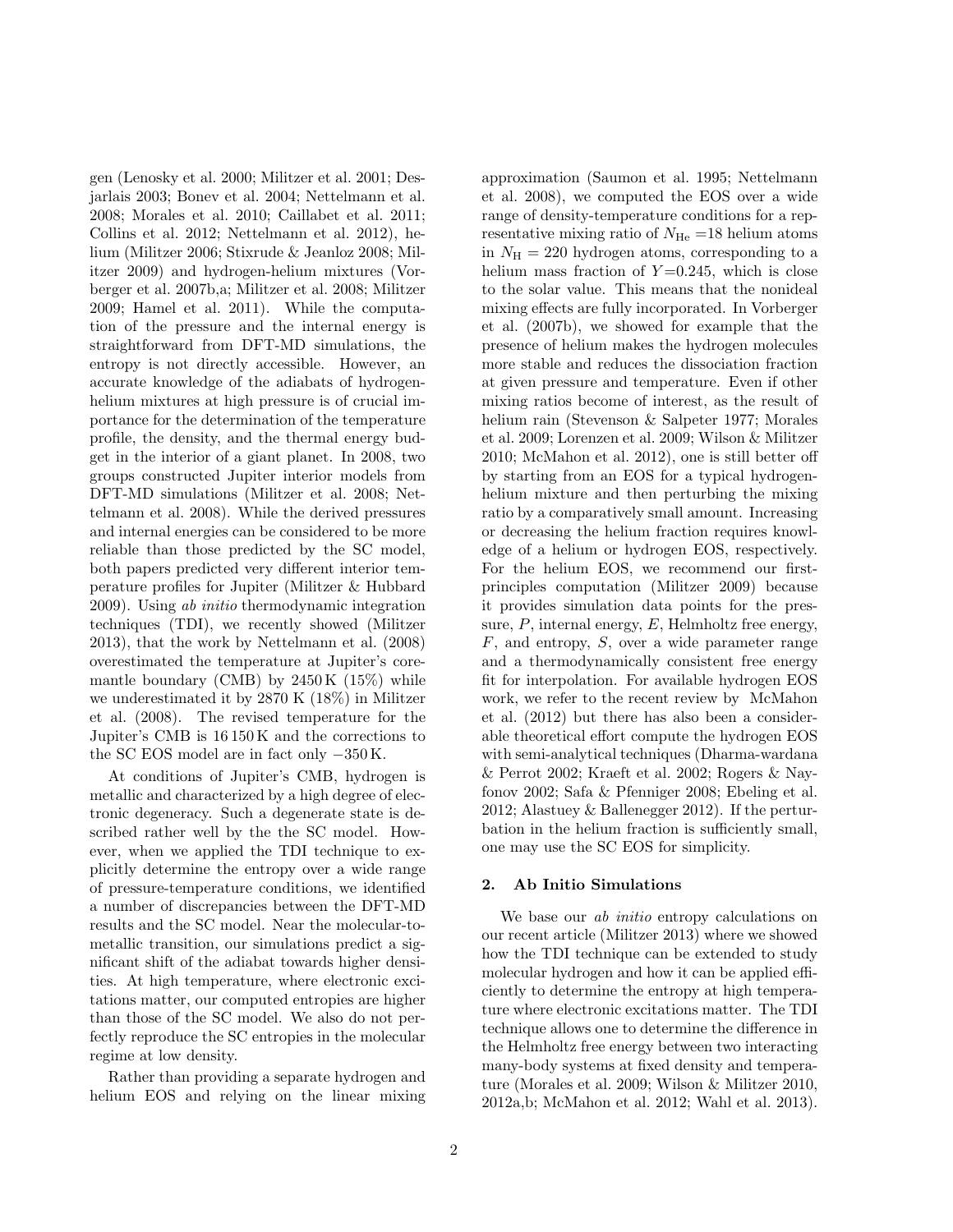We apply this method to determine the free energy difference between the DFT simulations and a system of classical forces that we construct:

$$
F_{\rm DFT} - F_{\rm cl} = \int_0^1 d\lambda \, \left\langle V_{\rm KS} - V_{\rm cl} \right\rangle_{\lambda} . \qquad (1)
$$

The angle brackets represent an average over trajectories governed by forces that are derived from a hybrid potential energy function,  $V_{\lambda} = \lambda V_{\text{KS}} + (1 \lambda$ ) $V_{\text{cl}}$ .  $V_{\text{cl}}$  is the potential energy of the classical system and  $V_{\text{KS}}$  is the Kohn-Sham energy (Kohn & Sham 1965). The presence of electronic excitations leads to an intrinsic contribution to the entropy and affects the forces on the nuclei (de Wijs et al. 1998) that need to be derived from the Mermin free energy (Mermin 1965),  $\Omega = V_{\text{KS}} - TS_{\text{el}}$ . We combined both contributions into the following expression for the ab initio entropy (Militzer 2013):

$$
TS = \langle V_{\rm KS} \rangle + \langle K_{\rm ion} \rangle - \int_0^1 d\lambda \langle \Omega - V_{\rm cl} \rangle_{\lambda} - F_{\rm cl}.
$$
\n(2)

 $\langle V_{\rm KS} \rangle$  includes contributions from partially occupied excited states. The  $\lambda$  integration was performed using five independent MD simulations with  $\lambda$  equally spaced between 0 and 1. To make this integration process efficient, we construct the pair potentials of the classical system to match the DFT forces as closely as possible (Izvekov et al. 2003). The computation of classical free energy is performed with Monte Carlo methods by thermodynamic integration to an system of noninteracting particles.

All simulations were performed with the VASP code (Kresse  $\&$  Furthmüller 1996) with pseudopotentials of the projector-augmented wave type (Blöchl 1994) and a plane wave basis set cutoff of at least 1000 eV. The Perdew-Burke-Ernzerhof exchange-correlation functional (Perdew et al. 1996) was used throughout, but it has been shown recently that simulations based on the local density approximation yielded very similar results for Jupiter's deep interior (Militzer 2013). In the same article, we also performed a combined finite-size and  $k$  point analysis that demonstrated that simulations with 256 electrons and the zoneaverage point  $k = (\frac{1}{4}, \frac{1}{4}, \frac{1}{4})$  are sufficiently accurate. All results that we report in this article were thus obtained with 220 hydrogen and 18 helium atoms in periodic boundary conditions.

We used a MD time step 0.2 fs, except for temperature of 50 000 K and above where we used a time step of 0.1 fs to accurately capture the more rapid collisions between particles at elevated temperatures. All standard DFT-MD simulations that we performed to determine  $P$  and  $E$  were 2.0 ps long, except at the highest temperatures, where 1.0 ps were found to be sufficient because the auto-correlation times are short and the error bars are small. All simulations were initialized with positions and velocity vectors from converged MD simulations at nearby densities and temperatures. This allowed us to run the TDI simulations for only 0.5 ps at each  $\lambda$  point.

We also adjusted the number of orbitals in the calculations to accommodate the partial occupation of excited electronic states according to Mermin functional (Mermin 1965). The number of orbitals was increased until the error in the integral of the Fermi function was reduced to less than 10<sup>−</sup><sup>5</sup> . This required many orbitals at high temperature and low density. Up to 816 were used, a significant increase in the computational cost over the 128 needed for ground state calculations. This is the primary reason why we omitted simulations that would lead to entropy values above approximately 12.5  $k_b$ /el. The regime of higher temperatures can be studied much more efficiently with path integral Monte Carlo (PIMC) simulations because the computational cost of this alternative first-principles simulation technique scales like 1/T. PIMC simulations have been applied to hydrogen (Pierleoni et al. 1994; Magro et al. 1996; Militzer et al. 1999; Militzer & Ceperley 2000; Militzer & Graham 2006; Hu et al. 2010, 2011), helium (Militzer 2006, 2009), and hydrogen-helium mixtures (Militzer 2005) at high pressure and temperature and most recently also to study the EOS of carbon and water (Driver & Militzer 2012).

As Fig. 1 indicates, we did not perform any TDI calculations at very high densities ( $r_s \leq 1.75$ ) and temperatures below 5000 K because under such conditions, hydrogen-helium mixtures will exhibit signs of spontaneous phase separation in the course of a typical DFT-MD simulation (Militzer 2013). The immiscibility of hydrogen and helium at high pressure leads to helium rain in giant planets. This process is the accepted explanation for the observed luminosity excess of Saturn (Stevenson & Salpeter 1977) and has re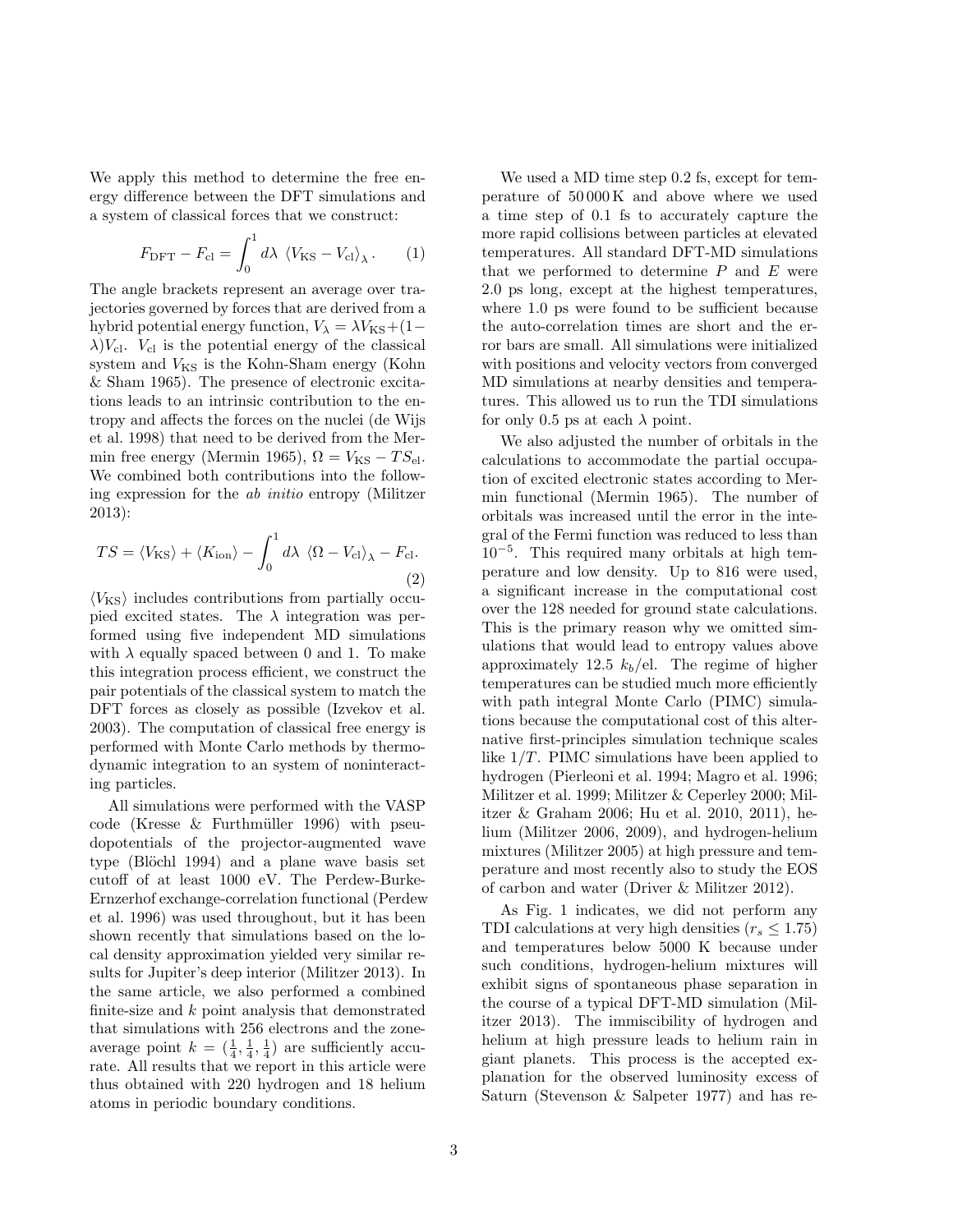cently been invoked to explain the depletion of neon in Jupiter's atmosphere (Wilson & Militzer 2010). Because of constraints on size and time of DFT-MD simulations, one can only observe the spontaneous separation of the mixture into a helium-rich and hydrogen-rich phase for conditions that are sufficiently deep in the region of immiscibilty. The determination of pressuretemperature boundaries of this region can more accurately be derived with Gibbs free energy calculations. The need to accurately determine the non-ideal entropy of mixing was the primary motivation for Morales et al. (2009) to adopt the TDI technique to study hydrogen-helium mixtures. While our understanding of this process is still incomplete, its characterization goes beyond the scope of this study that reports results for the mixed phase only, even though for some high density points at 5000 K, the separate state may have a lower Gibbs free energy. We also do revisit the question of a first order phase transition from molecular to metallic hydrogen because all ab initio simulations report that a discontinous change in thermodynamic variables only occurs at temperature well below those in the interiors of giant planets (Militzer et al. 2008; Morales et al. 2013).

Finally we need to discuss how we add the quantum effects in the motion of nuclei to our DFT-MD results that treat all nuclei classically (Militzer 2013). For the hydrogen-helium mixtures in giant planets, it is the vibrational state of the hydrogen molecules that matters for temperatures up to ∼5000 K while the rotational quantization is negligible for a planet's deep interior. A rigorous treatment of the nuclear motion with path integral molecular dynamics is very expensive but, while this paper was under review, the first results for pressure and conductivity of dense hydrogen have been reported (Morales et al. 2013). An accurate method for the determination of the entropy is still not available. In this study, we use an approximate method to derive the quantum correction due to molecular vibrations from the intramolecular pair potentials,  $V_{\text{mol}}$ , that we have already derived. We derive the difference between the quantum and the classical entropy by solving a 1D problem through exact diagonalization. The resulting eigenstates are use to compute the canonical partition function that is compared with the classical analogue, an integral over the Boltzmann factor. The quantum corrections for all thermodynamic variables are derived from the comparison of both partition functions. Since our intermolecular potentials,  $V_{\text{mol}}$ , are derived from the DFT-MD forces at a particular density and temperature, our approach captures some of the interaction effects among hydrogen molecules and with helium atoms. The magnitude of this correction is discussed in Militzer (2013). We have added the zero-point correction to all EOS results that we discuss in the following section.

## 3. Equation of State Results

We report the computed equation of state in the form of a table, a series of figures, and in analytical form as two-dimensional fit of the free energy. In table 1, we provide the thermodynamic functions that directly follow from analysis of the DFT-MD trajectories. The pressure and internal energy were computed for 391 different densitytemperature points (see Fig. 1). The 1- $\sigma$  error bars correspond to statistical uncertainty that arises from the finite length of the MD simulations. For 131 points in table 1, the thermodynamic integration was performed with five  $\lambda$  points and the free energy and entropy are reported in addition. Only counting the production runs that led to results in table 1, the total CPU time consumed for this project amounted to 850 000 core-hours on Intel Nehalem processors. This is equivalent to using 100 cores for an entire year, which is a considerable amount of computer time by today's standards.

In figures 2, 3, 4, 5, 6, 7, 8, and 9, we plot the internal energy, pressure, Helmholtz free energy, and entropy respectively as a function of temperature and density. Every circle corresponds to a particular DFT-MD simulation listed in table 1, without any interpolation being performed. The dashed lines are the results of the most common version of the analytical SC EOS model where the different thermodynamic functions have been smoothly interpolated across the molecular-to-metallic transition in hydrogen.

To accommodate the wide parameter range of our simulations, we plot the different thermodynamic functions on logarithmic scale. Since these functions depend strongly on density and temperature, we added a second panel where we re-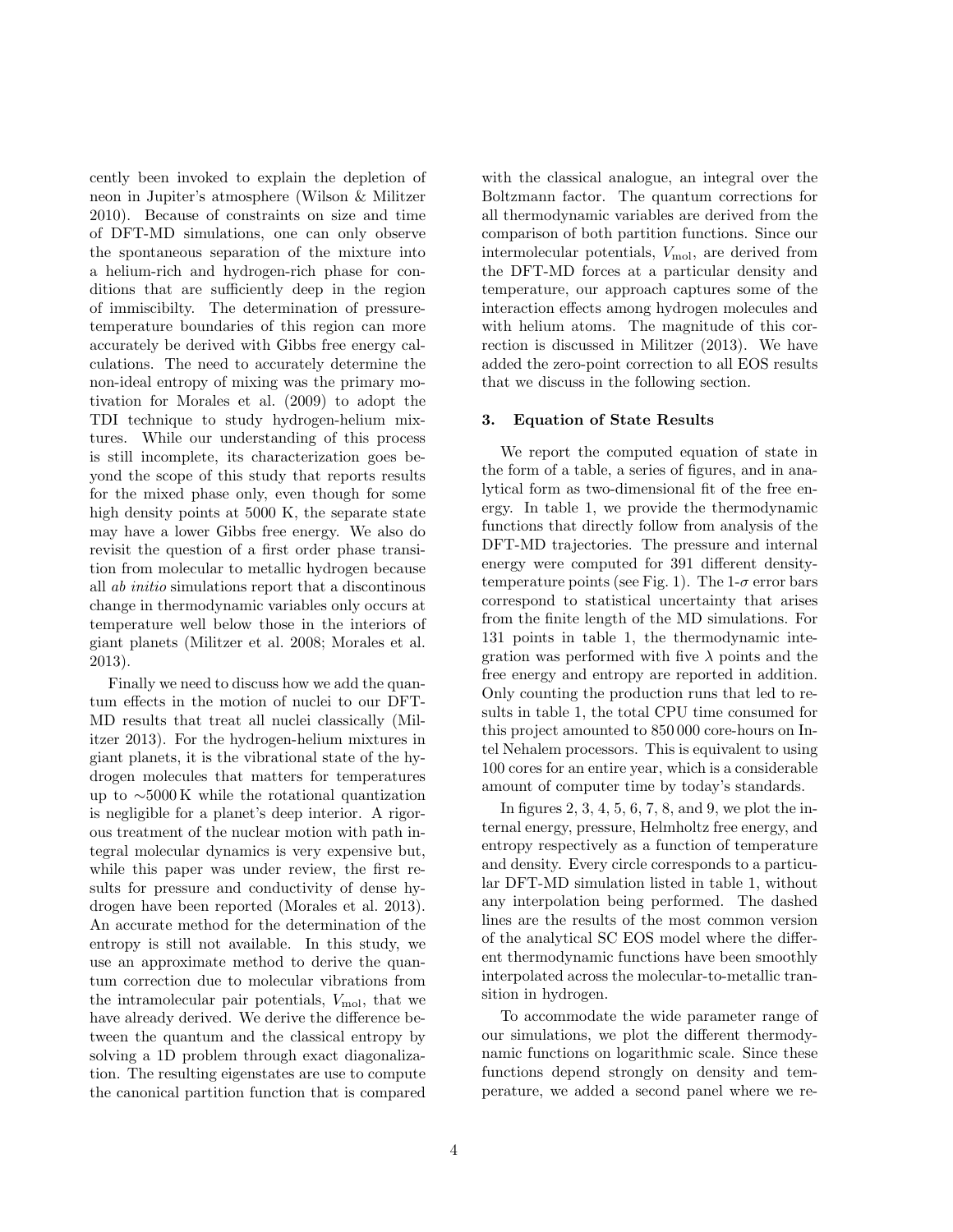

Fig. 1.— Temperature-density conditions of DFT-MD simulations. The circles indicate parameters where entropy and free energy have been calculated in addition to the pressure and internal energy. The lines show adiabats. The labels specify their entropy values in units of  $k_b$  per electron.



Fig. 2.— Internal energy per electron as function of temperature for four different densities given in terms of  $r_s$ . Results from DFT-MD simulations are compared with the analytical SC model.



Fig. 3.— Internal energy per electron as function of density for seven different temperatures. Predictions from DFT-MD simulations and from the analytical SC EOS model are compared.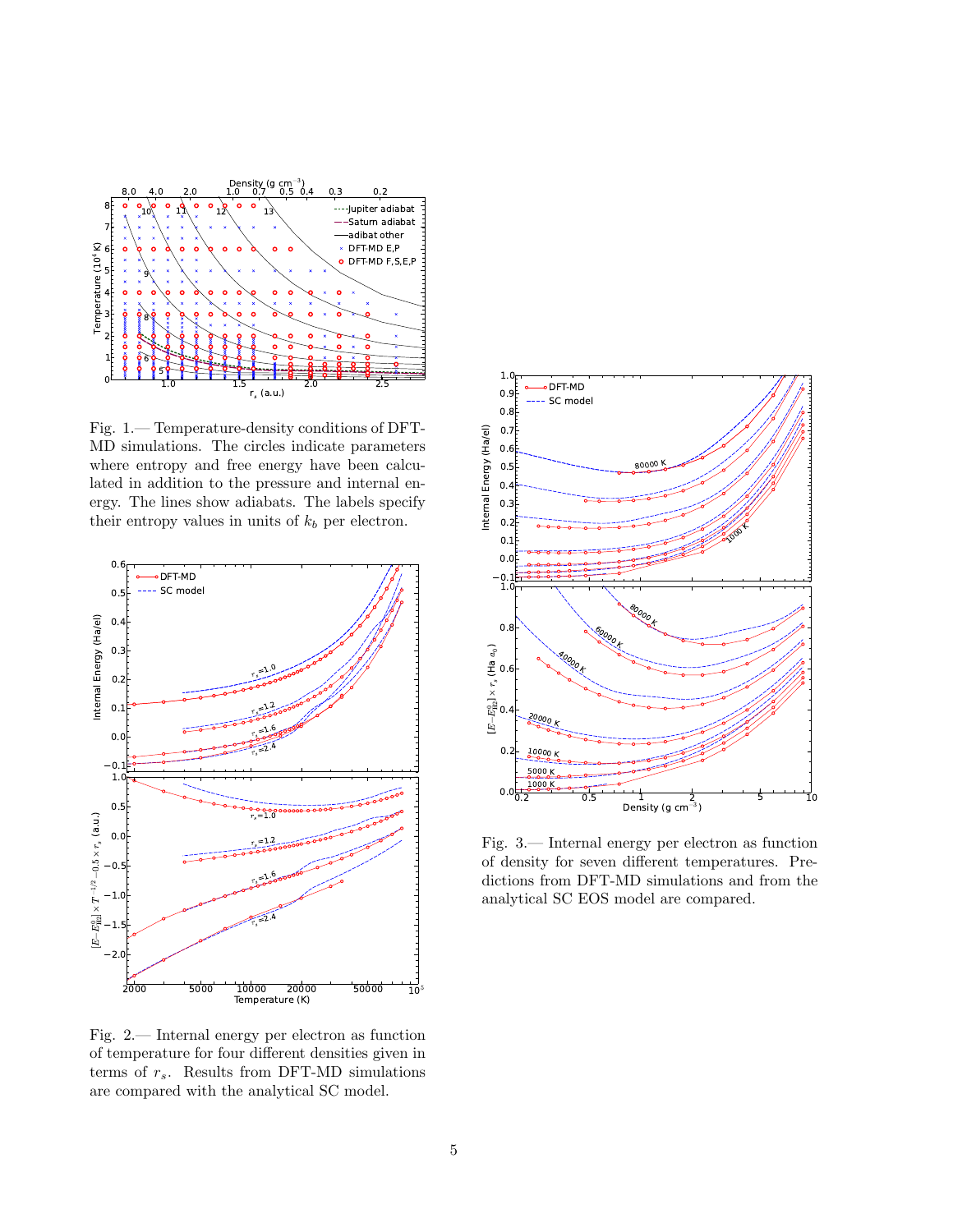moved most of this dependence by introducing a scale factor equal to  $r_s$  or  $T$  raised to some power. Here  $r_s$  is the Wigner-Seitz radius that specifies the density of system according to  $\frac{4\pi}{3}r_s^3$  =  $V/N_e = n^{-1}$ . The number density, n, is derived from the number of electrons,  $N_e = (N_H + 2N_{\text{He}})$ , per unit volume  $V$ . The mass density is given by  $\rho = n(N_H m_H + N_{\text{He}} m_{\text{He}})/(N_H + 2N_{\text{He}})$  where  $m_H$ and  $m_{\text{He}}$  are the masses of the hydrogen and helium atoms. The rescaling of the ordinate makes it easier to identify the deviations from the SC model while our simulation results can still be reproduced easily. The ordinates are plotted in atomic units. Lengths including  $r_s$  are given in Bohr radii ( $a_0$ =5.29177209×10<sup>-11</sup> m), energies in Hartrees  $(4.35974380\times10^{-18} \text{ J})$  per electron (el.), and entropies are specified in units of  $k_b$  per electron, where  $k_b$  is Boltzmann's constant.

Figure 2 shows a comparison between the internal energies from DFT-MD simulations with the predictions of the SC EOS model. For a low density of  $r_s = 2.4$ , excellent agreement is found for a temperature range from 1000 to 20 000 K. Hydrogen gradually changes from a molecular state to an atomic state in this temperature interval and, from the good agreement, one may conclude that the thermally activated dissociation of molecules is well described in the SC model. However, above 20 000 K, the SC model predicts an strong and artificial increase in the internal energy that is the result of an inaccurate description of electronic excitations. This deviation was first identified by Militzer & Ceperley (2001) when predictions from the SC model were compared with PIMC simulations. Figure 3 shows that this deviation is present at 20 000 K for whole density range under consideration and extends to much higher temperatures also.

Figure 2 shows that the favorable agreement between DFT-MD results and SC predictions below 20 000 K continues to hold up to a density of  $r_s = 1.6$ . When the internal energy is compared for a higher density of  $r_s = 1.0$  or 1.2 where hydrogen is metallic, one finds that DFT-MD results and SC predictions are offset by a nearly constant amount.

The internal energy curves of  $r_s = 1.6$  and 2.4 appear to cross over in Fig. 2 at a temperature of 27 000 K, which is consistently predicted by DFT-MD results and the SC model. Figure 3 shows that this is simply a consequence of internal energy exhibiting a minimum when plotted at constant temperature as function of density. At high density, the internal energy sharply rises because of Pauli exclusion effects between the electrons. In the low density limit, the internal energy rises also because the ionization fraction increases as a result of the increased gain in entropy that is associated with electrons becoming free particles.

In Fig. 4, we compare the pressure predicted from DFT-MD simulation with the SC model. At a high density of  $r_s = 1.0$  where the hydrogenhelium mixture is metallic, we find fairly good agreement over the entire temperature range. This implies that the deviation that we identified for the internal energy in this regime, varies slowly with density and does not significantly affect the pressure in the SC model.

At a low density of  $r_s = 2.2$  and 2.4, we found good agreement up to a temperature of 5000 K. At this temperature, we see a small decrease in slope in the DFT-MD data that is missing in the predictions of the SC model. We attribute this slope change to the dissociation of molecules in the DFT-MD simulations. At 20 000 K, the SC model predicts a significant decrease in slope which is not present in the DFT-MD data. This slope change in the SC predictions can again be attributed to an inaccurate description of ionization, which leads to deviations over the whole density range under consideration (Fig. 5). At an intermediate density of  $r_s = 1.6$  close to the molecular-to-metallic transition, we find that the SC model overestimates the pressure up to about 20 000 K and underestimates for higher temperatures. The deviations around 100 GPa, 5000 K, and  $r_s = 1.6 (0.75 \text{ g cm}^{-3})$  are of particular significance. The DFT-MD simulations predict pressures that are much lower than those of the SC model. This leads a significant departure in the resulting adiabats. Its implication for the interiors of giant planets will later be further analyzed.

In figures 6 and 7, the Helmholtz free energy from DFT-MD simulations and the SC model are compared. In general the agreement appears to be much better than for other thermodynamic functions that are derivatives of it. Still, one finds that the SC model overestimates the free energy in the metallic regime, mirroring the deviations that we have discussed for the internal energy.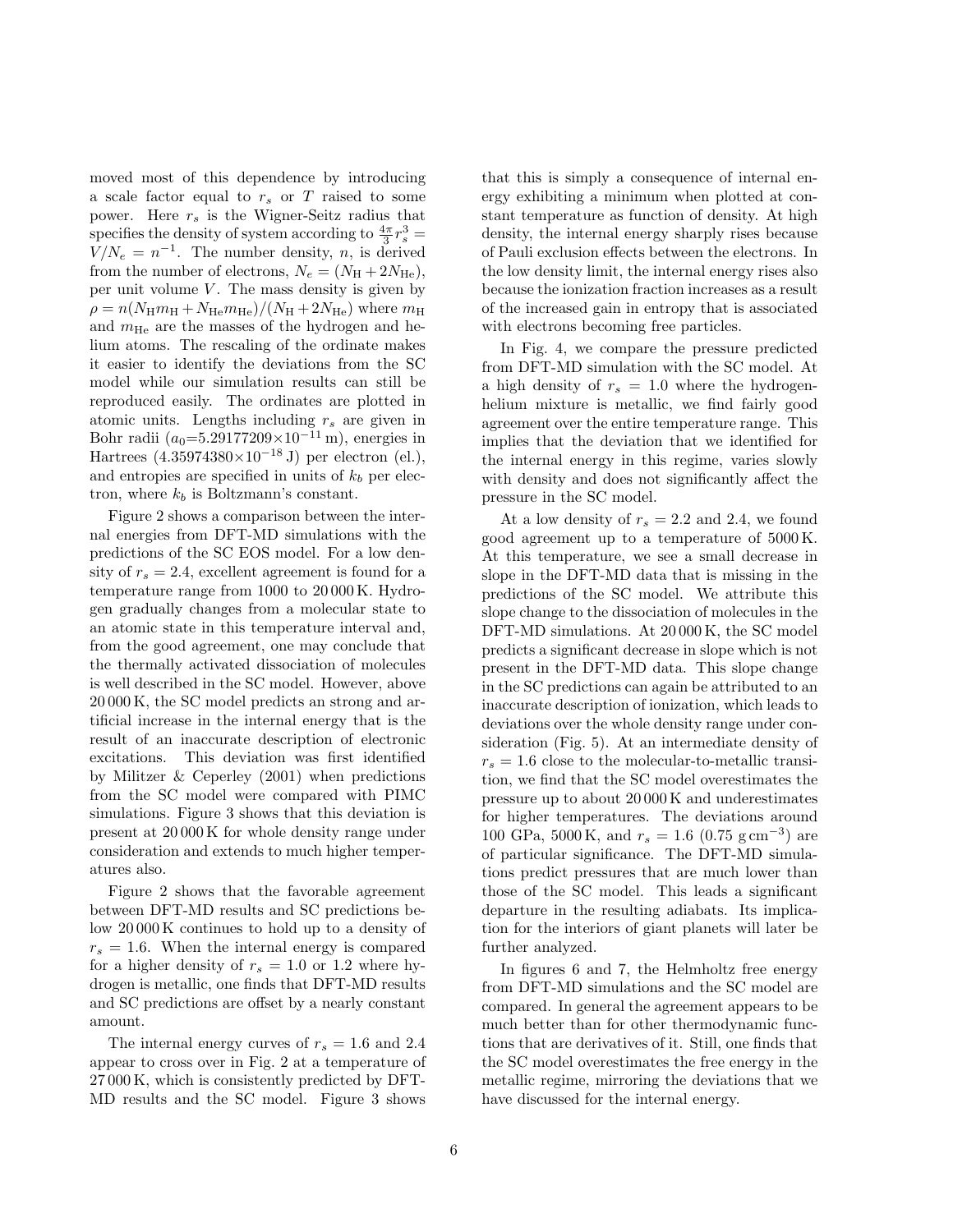

Fig. 4.— Pressure isochores computed with DFT-MD simulations are compared with the analytical SC model.



Fig. 5.— Pressure isotherms computed with DFT-MD simulations are compared with the analytical SC model.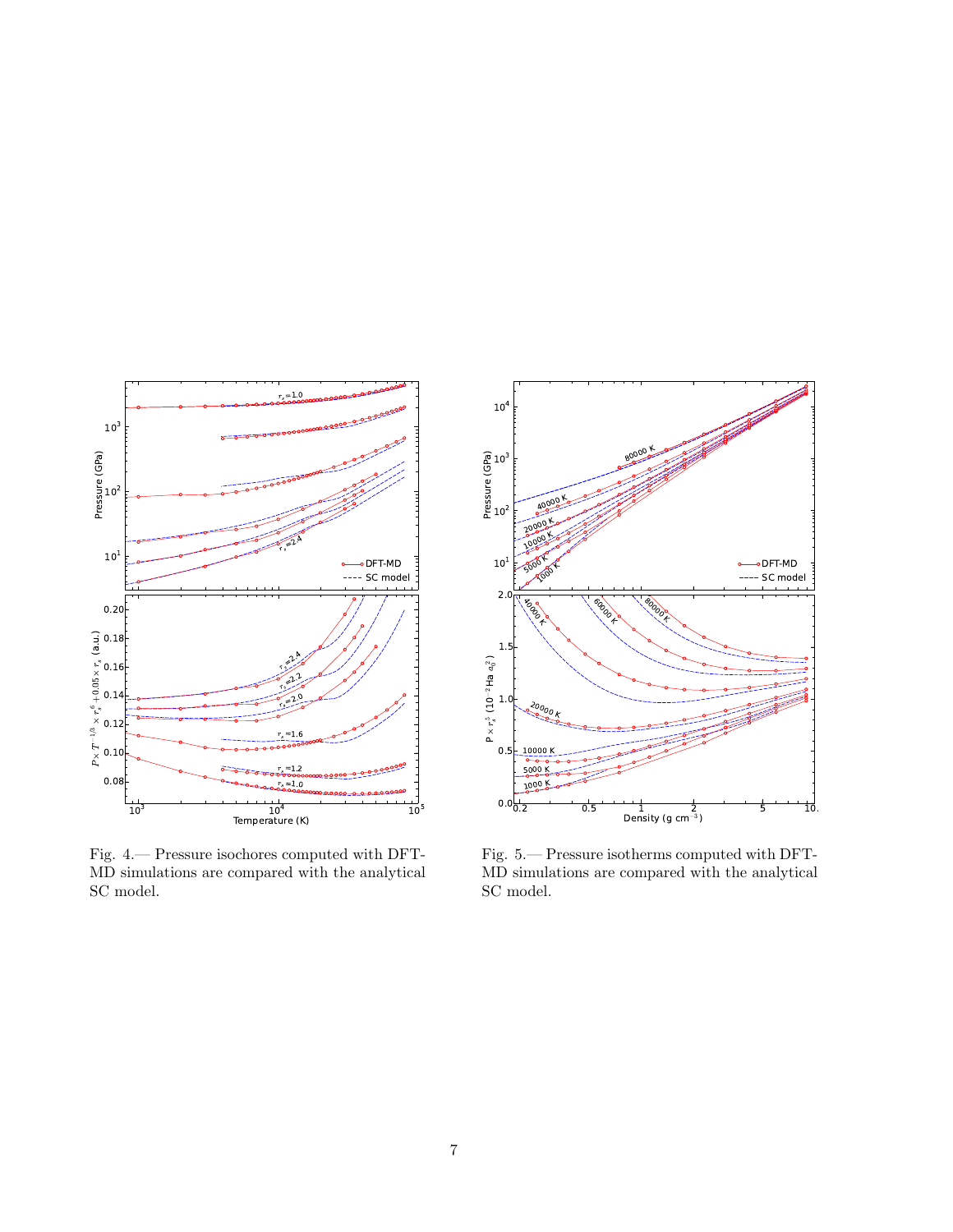

Fig. 6.— Helmholtz free energy per electron at constant density computed with DFT-MD simulations are compared with the analytical SC model.



Fig. 7.— Helmholtz free energy per electron at constant temperature computed with DFT-MD simulations are compared with the analytical SC model.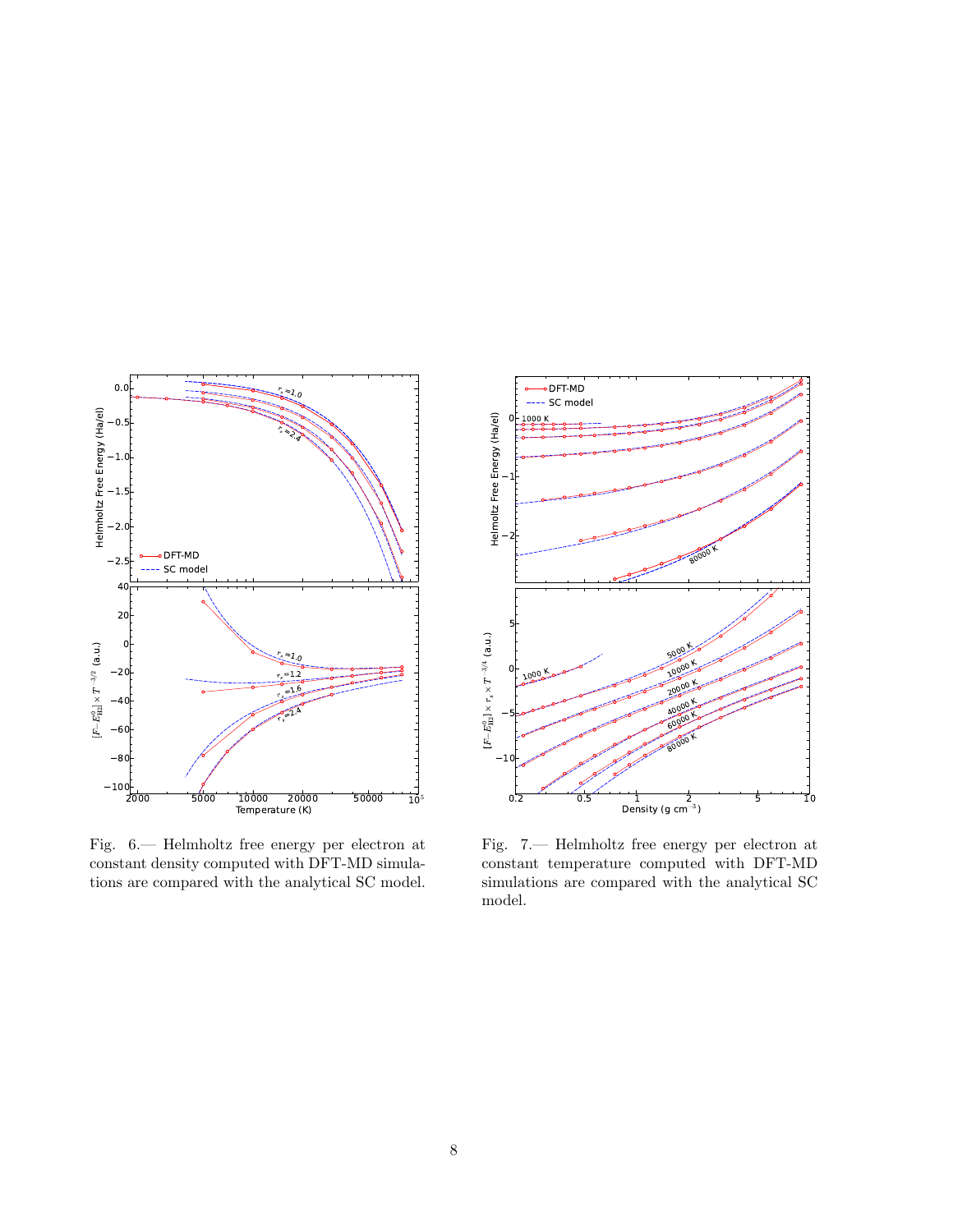

Fig. 8.— Entropy per electron at constant density computed with DFT-MD simulations are compared with the analytical SC model.



Fig. 9.— Entropy per electron at constant temperature computed with DFT-MD simulations are compared with the analytical SC model. The upper panel shows results over a wide temperaturedensity range while the lower panel zooms in on the low density regime where hydrogen occurs in molecular form when the temperature is below 5000 K.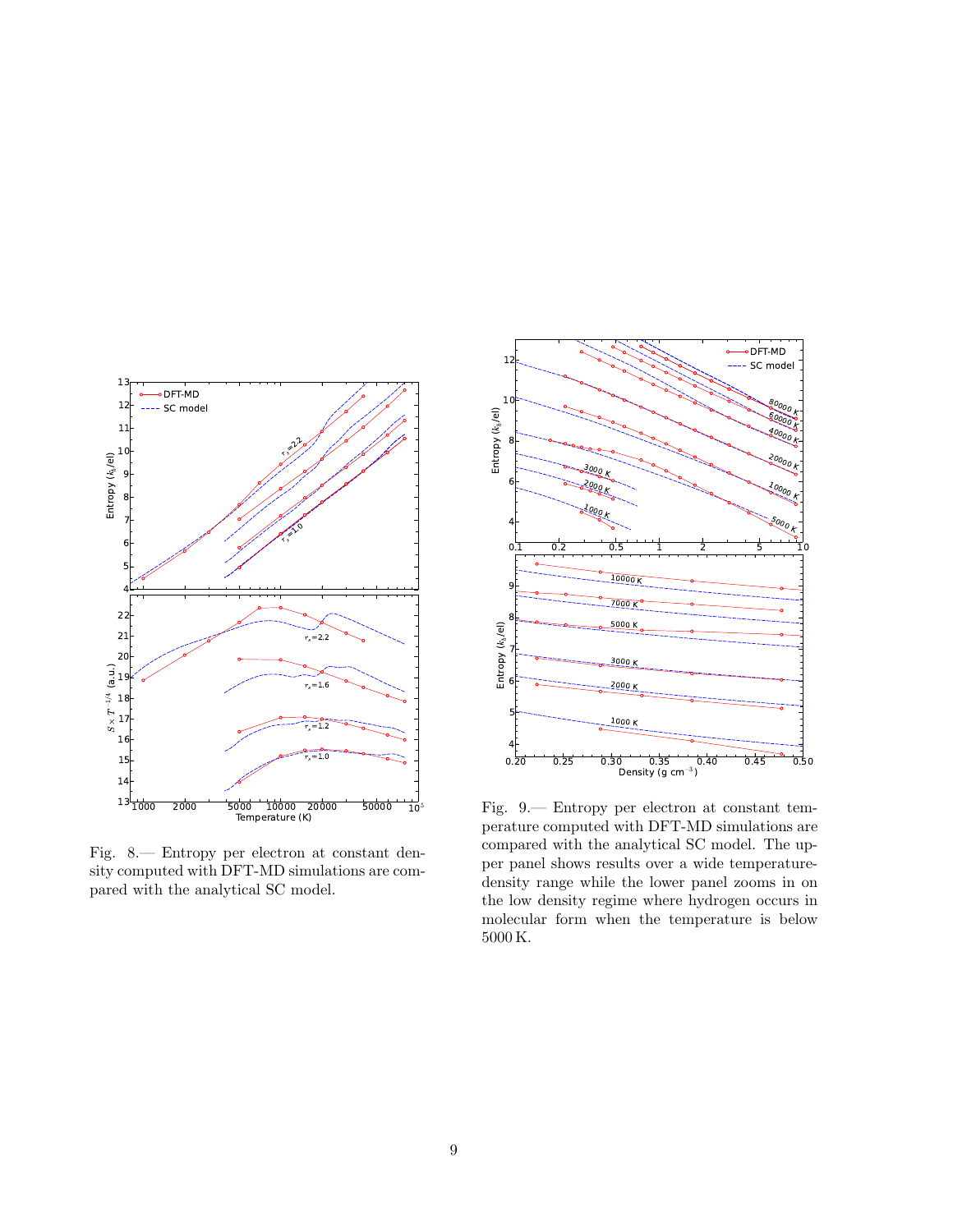In Fig. 8, the entropies at different densities are compared as a function of temperature. At a very high density of  $r_s = 1.0$ , very good agreement between DFT-MD results and the SC model is found up to 50 000 K. For lower densities, the SC model predicts a sharp entropy increase at 20 000 K, which is again a result of the treatment of ionization effects. This trend is not confirmed by the DFT-MD simulations. One also finds significant deviations at lower temperatures, in particular around  $r_s$ =1.6. Even at a relatively low density of  $r_s = 2.2$ , the agreement is not perfect. From 4000 to 20 000 K, the SC model underestimates the entropy and it overestimates the entropy for lower temperatures. Figure 9 shows that such deviations persist over a wider density range. In principle, one expects a non- or weakly interacting gas of hydrogen molecules and helium atoms to be perfectly described by the SC model. However, the density that we can efficiently study with DFT-MD simulations does not yet appear to be low enough for the deviations to decay to zero.

# 4. Free Energy Fit for the Equation of State

We fitted our *ab initio* results for  $P$ ,  $E$ ,  $F$ , and  $S$  in table 1 with a two-dimensional spline function that represents the Helmholtz free energy in terms of temperature,  $T$ , and electron density,  $n$ . By construction, this fit is thermodynamically consistent. We employ the same functional form that we used to represent the free energy of hot, dense helium in (Militzer 2009), except the splines here are functions of n rather than  $log(n)$ . Table 2 provides the free energy as well as the required derivatives on a number of  $(n, T)$  knot points. Atomic units are used throughout.

To evaluate the fit for  $(n^*,T^*)$ , we first construct a separate one-dimensional cubic spline function,  $F_n(T)$ , for every density on a grid ranging from  $r_s = 3.581$  to 0.536 (0.0670–20.0 g cm<sup>-3</sup>). At every density, the free energy is given on a number of temperature knots and its first derivative,  $\frac{\partial F}{\partial T}\Big|_n$ , is specified for the highest and lowest temperatures. We construct a similar one-dimensional spline function that represents  $\frac{\partial F}{\partial n}|_T(T)$  at the smallest and largest density. We then evaluate all these splines functions at  $T^*$  and construct a one-dimensional spline function  $F_{T^*}(n)$  from the



Fig. 10.— Adiabats derived from DFT-MD simulations are compared with the SC model. The labels denote the entropy in units of  $k_b$  per electron. The circles indicate parameters where entropy and free energy have been calculated in addition to the pressure and internal energy. The horizontal arrows label conditions where the deviation from the SC model are large and important for the interiors of Saturn and Jupiter. The vertical arrows indicate deviations are high temperature where the SC model does not treat electronic excitations accurately. In the flat part from  $0.5$ – $1.2 \text{ g cm}^{-3}$ , lowest adiabat in the upper panel  $(S=6 k_b/el.)$  passes through the region of hydrogen-helium immiscibility where mixed state that we described here is not thermodynamically stable.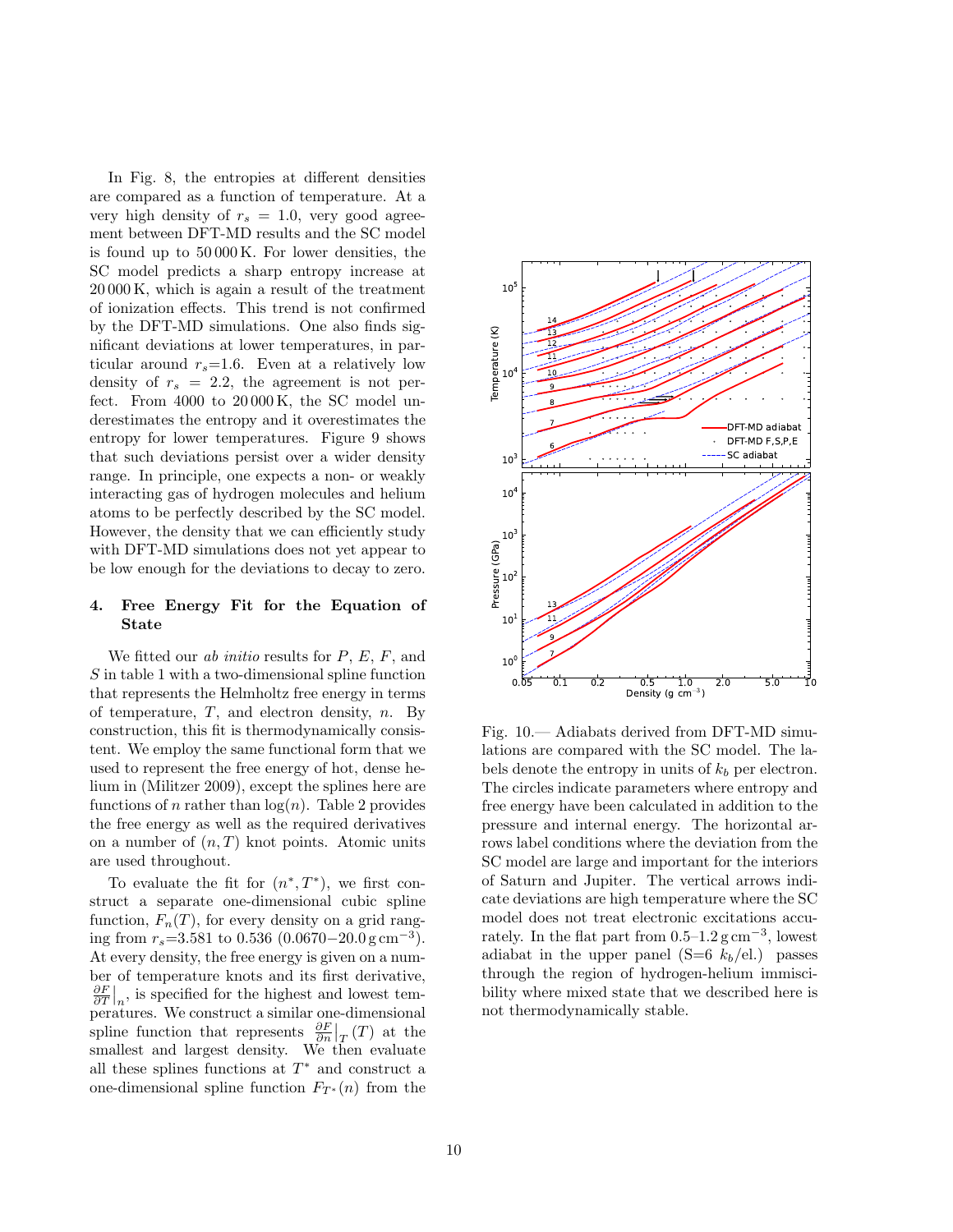free energy values and its first derivatives at the boundaries. This provides us not only with a straightforward way to obtain the free energy at every  $(n, T)$  point but we can also derive the pressure and entropy by taking analytical derivatives,

$$
P = n^2 \left. \frac{\partial F}{\partial n} \right|_T \quad \text{and} \quad S = -\left. \frac{\partial F}{\partial T} \right|_n \quad . \tag{3}
$$

The internal energy and Gibbs free energy then follow from  $E = F + TS$  and  $G = F + PV$ .

When we constructed this fit, we made sure every EOS point in table 1 is well reproduced. We extended the domain of the fit a bit beyond the range of the DFT-MD data. This leads to a smoother representation of the data in the interior of the domain and also allows us to gradually approach the SC EOS in the limit of low density. As figure 10 shows, we were able to smoothly match onto the SC adiabats for entropy values from 6 to 10 and again for 13 and 14  $k_b$ /el. A disagreement remains for S=11 and 12  $k_b$ /el. but the SC EOS is not thermodynamically consistent in the regime of 10 000 to 20 000 K and no attempt was made to reproduce those adiabats. So far, only the one exoplanet HAT-P-32b (Hartman et al. 2011) appears to have an internal entropy in excess of 11  $k_b$ /el.; see Figure 12.

We also find a significant disagreement in the high density limit between our DFT-MD adiabats and the predictions of the SC model. Starting with entropy values of  $S = 10 k_b/e$ l., the DFT-MD results predict the adiabats reach states of higher temperatures and higher pressure for a given density.

The most significant result of Fig. 10 is the deviations along the  $S=7 k_b/e$ l. adiabat. The DFT-MD simulations predict a decrease in slope of the adiabat exactly where the hydrogen molecules dissociate (Militzer et al. 2008). Since the SC model interpolates between separate atomic/metallic and molecular thermodynamic descriptions, it has no predictive power in the regime of pressure dissociation where all the different species interact strongly.

#### 5. Giant Planet Interiors

In Fig. 11, we compare different predictions for the interior adiabat of a Jupiter-like planet that were all constructed to pass through Jupiter's actual temperature at 1 bar, 166.1 K. A constant hydrogen-helium ratio of 220:18 without heavier elements was consistently assumed in all calculations to facilitate a direct comparison. The measured hydrogen-helium ratio for Jupiter's atmosphere is 220:15 (von Zahn et al. 1998), while the protosolar hydrogen-helium ratio (presumed equal to Jupiter's bulk ratio) corresponds to about 220:21 (Lodders 2003); thus our adopted ratio is a compromise between these values. This implies that Fig. 11 represents Jupiter's interior only approximately because typical models include both a small fraction of heavier elements and a nonconstant helium fraction for the molecular and metallic layers in order to match various observational constraints such as mass, radius, and the gravitational moments  $J_2$ ,  $J_4$ , and  $J_6$ . Such modifications change Jupiter's interior pressuretemperature profile by a small amount, on the order of 3%. For Saturn, a larger change is expected but nevertheless the interior pressure-temperature profiles for all objects discussed in this article were constructed with the simplifying assumption of a constant hydrogen-helium ratio of 220:18 without the consideration of heavier elements.

The comparison in Fig. 11 reveals sizable discrepancies (Militzer & Hubbard 2009) in temperature between the different curves, although one might expect all DFT-MD-based curves to agree in the displayed T-P region because the underlying EOS data there were generated by the same method. See, however, the discussion (a) below. At a low pressure of 10 GPa, the Nettelmann et al. (2008) work predicted temperatures that were  $5.7\%$  (210 K) higher than our new TDI results. At a pressure of 4000 GPa near Jupiter's core-mantle boundary, the deviation amounts to 19% (3300 K). In the Nettelmann et al. (2012) work, the temperature was overestimated by 7.5%  $(300 \text{ K})$  and  $15\%$   $(2450 \text{ K})$  at 10 and 4000 GPa, respectively. The associated revision of the adiabats introduced a more pronounced reduction in slope into the region of molecular dissociation from 20- 70 GPa. In our Militzer et al. (2008) article, we underestimated the temperature at 4000 GPa by 18% (2450 K).

There are three main reasons for the deviations that all relate to approximations that are avoided in the TDI method: a) inaccuracies in the analytical EOS, b) approximations when the adiabats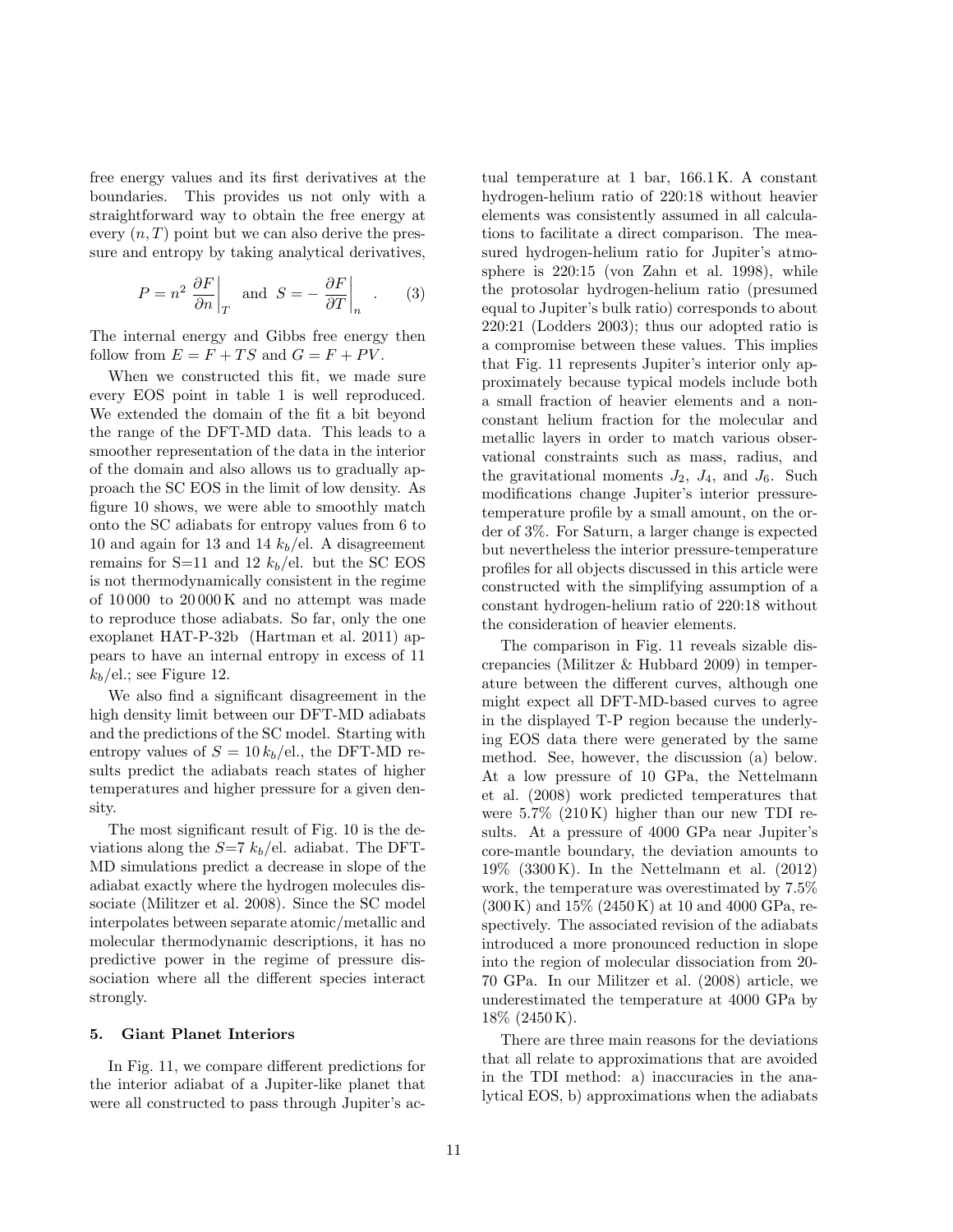are derived from the ab initio pressures and intenal energies, and c) linear mixing approximation when the properties of a mixture is derived from simulations of pure hydrogen and helium.

a) Only the TDI method presented here allows one to directly determine absolute entropies. In Militzer et al. (2008); Nettelmann et al. (2008, 2012), the authors instead relied on the pressures and internal energies from standard DFT-MD simulations to determine the shape of the adiabats in the region from 10–4000 GPa where such simulations work efficiently. An separate analytical technique was needed to determine the starting point of the adiabat at ∼10 GPa. The analytical fluid variational theory used in the (Nettelmann et al. 2008, 2012) articles to anchor the adiabats is not compatible with our TDI results, which explains the deviations of the adiabats at 10 GPa. Thus, the descrepancies at low pressure are not a consequence of the *ab initio* simulations but rather the result of inaccuracies in the anchor point, which then also affect the adiabats at higher pressure that are constructed from ab initio results. In (Militzer et al. 2008), the SC model was used as a starting point, which is relatively good agreement with the TDI results. b) When the adiabats are constructed from the ab initio pressures and internal energy (Militzer 2009),  $(\partial T/\partial V)_S = -T(\partial P/\partial T)_V/(\partial E/\partial T)_V$ , one needs  $P$  and  $E$  on a fine grid of densitytemperature points for interpolation. In practice, one can only perform a finite number of simulations and results have finite-size and statistical uncertainties. An insufficient number of simulations is the reason why the temperature on Jupiter's adiabat at 4000 GPa was underestimated in our 2008 work and why the shape of the adiabat was not accurately determined in Nettelmann et al. (2008) work. Finally c) the linear mixing approximation in Nettelmann et al. (2008, 2012) has some impact on the adiabats. However, this is a small effect compared to a) and b). With knowledge of our TDI results, Nettelmann & Redmer (2013) changed the anchor point and constructed the selected adiabat as shown in Fig. 11. The agreement improved substantially but a small deviation of  $-3\%$  at 10 GPa and  $+2.5\%$  at 4000 GPa remained, which can be attributed to points b) and c).

#### 6. Mass-Radius Relationships

The vexing problem of radius anomalies of transiting giant planets (Burrows et al. 2007) has continued with the addition of more objects (Laughlin et al. 2011). Figure 12 shows measurements posted in the online Exoplanet Encyclopaedia (Schneider et al. 2011) as of late 2012 and different theoretical curves that we will discuss below. Briefly, the problem arises from a significant population of exoplanets that have radii too large to be explained by thermal distension from retained primordial heat, and there is a further population with radii well below those expected for primarily H-He composition even at zero temperature. Any point that falls below the  $S = 6 k_b/e$ . curve can be explained by invoking the presence of a rocky core and/or admixture of heavy elements, which reduces the radius for given mass (Miller & Fortney 2011). But it is not so simple to classify the population of anomalously distended giant exoplanets, for the degree of distension depends on such factors as the planet's age and degree of irradiation from the host star (Fortney & Nettelmann 2010), and possible additional heating mechanisms such as ohmic dissipation (Batygin et al. 2011).

In order to most clearly exhibit the differences in predicted radius between the DFT-MD simulations and analytical SC model, we model a planet of mass  $M$  as a H-He object of constant entropy  $S$ and fixed helium fraction of  $Y = 0.245$  with neither a rocky core nor heavy element component in the gas envelope. Since we do not have DFT-MD simulation data at very low densities, we switch back to the SC model below  $0.0670 \text{ g cm}^{-3}$ , the lowest density of the free energy fit to our DFT-MD data.

As is well known (Chandrasekhar 1957), formally such an object has a precisely defined radius where the temperature T, mass density  $\rho$ , and pressure  $P$  simultaneously go to zero. In a real object, the ideal-gas outer layers cannot persist in such an isentropic state and instead the temperature reaches a finite limit set by the effective temperature for the radiation balance in the outer layers. The radius as measured by transit observations also depends on sources of slant opacity in these outer layers. As explored by Burrows et al. (2007), the value of such a radius can vary by several  $0.1 R_J$ , depending on the atmo-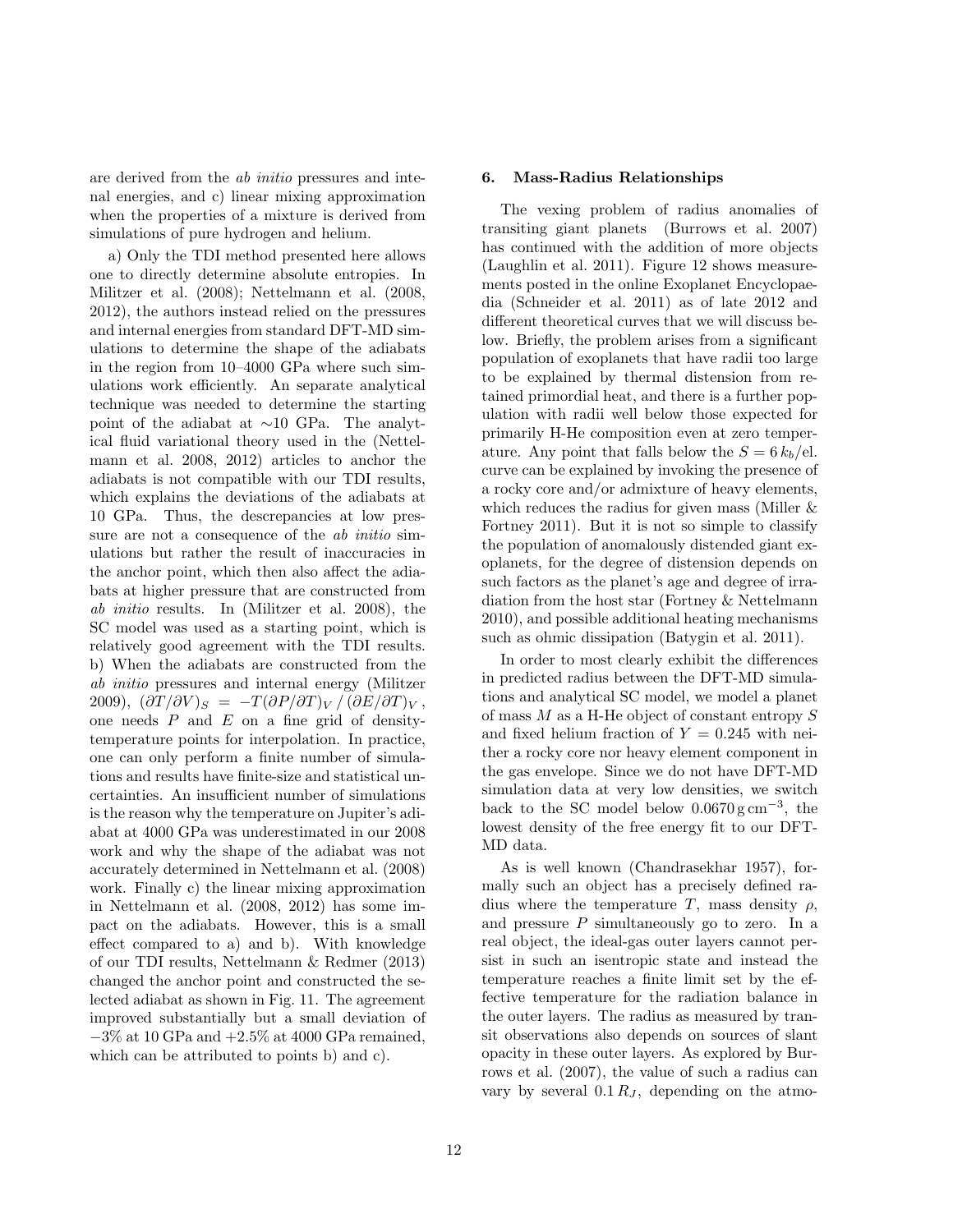

Fig. 11.— Adiabats from different calculations to approximately represent Jupiter's interior. A helium mass fraction of 0.245 was assumed in all calculations.



Fig. 12.— Radius R (in units of  $R_J = 70000$ km vs. mass M (in units of  $M_J =$  Jupiter's mass). The solid data points are measurements of transiting exoplanets. The curves show the  $R(M)$  relation predicted from two EOS calculations (solid curves are for DFT-MD simulations, dashed curves are for the SC model) for fixed entropies of  $S = 6, 6.8$  (Saturn-like; heavy curve), 7 (Jupiter-like), 8, 9, 10, 11, and 12  $k_b$ /el. The three open data points denote Saturn, HD 209458b, and Jupiter from left to right.

spheric model. Adjusting the parameters controlling the atmosphere can move a model closer to agreement with objects of inflated radii, but sometimes a mismatch remains. A major result of the present paper is that differences in the EOS alone can also lead to radius changes of several  $0.1 R<sub>L</sub>$ . Because we consider only strict-adiabatic models, the deviations that we point out are entirely due to differences in the EOS at high pressure. In Figure 13, we exhibit these differences for various entropies. For entropy values up to 9  $k_b$ /el., the DFT-MD calculations consistently predict smaller planet radii than the SC model, which is a direct consequence of the density enhancement on the adiabats around 100 GPa illustrated in Figs. 10 and 11. Figure 10 also shows that the DFT-MD and SC adiabats for 10, 11, and 12  $k_b$ /el. cross over in the density range from  $0.15$  to  $0.7 \text{ g cm}^{-3}$ . This is the reason why the DFT-MD calculation predict larger planet radii than the SC model for massive planets with  $M > 0.5 M_J$  but significantly smaller radii for light planets. The deviations between the DFT-MD and SC predictions in Fig. 13 reach values up to approximately 0.4 Jupiter radii.

The exoplanet HD 209458b (middle open data point in Figure 12) fortuitously falls near an entropy  $S \approx 9.5 \frac{k_b}{e}$ . and mass  $M \approx 0.7 M_J$  where  $\Delta R \approx 0$ . Nevertheless, the interior T- $\rho$  and P- $\rho$ profiles in figures 14 and 15 differ significantly between the DFT-MD and SC EOSs. These figures also compare interior profiles for simplified (pure H-He mixtures on an adiabat) models of Jupiter and Saturn.

Figure 16 shows differences in evolutionary behavior of our simplified planetary models. This figure plots the value of the central temperature,  $T_{\text{central}}$ , vs. the central density,  $\rho_{\text{central}}$ , for a range of adiabats and masses. During the evolution of a planet of constant mass, its central density increases monotonically while its central temperature exhibits a maximum. During the initial contraction, the temperature in the center increases at first as the material is subjected to increasing pressure. When a degenerate interior state is reached, the contraction ceases and the whole planet starts to cool. According to DFT-MD simulations the maximum temperature reached is up to 10 000 K lower than predicted by the SC model. This deviation may have consequences for the evolution of cores in giant planets that remain to be explored.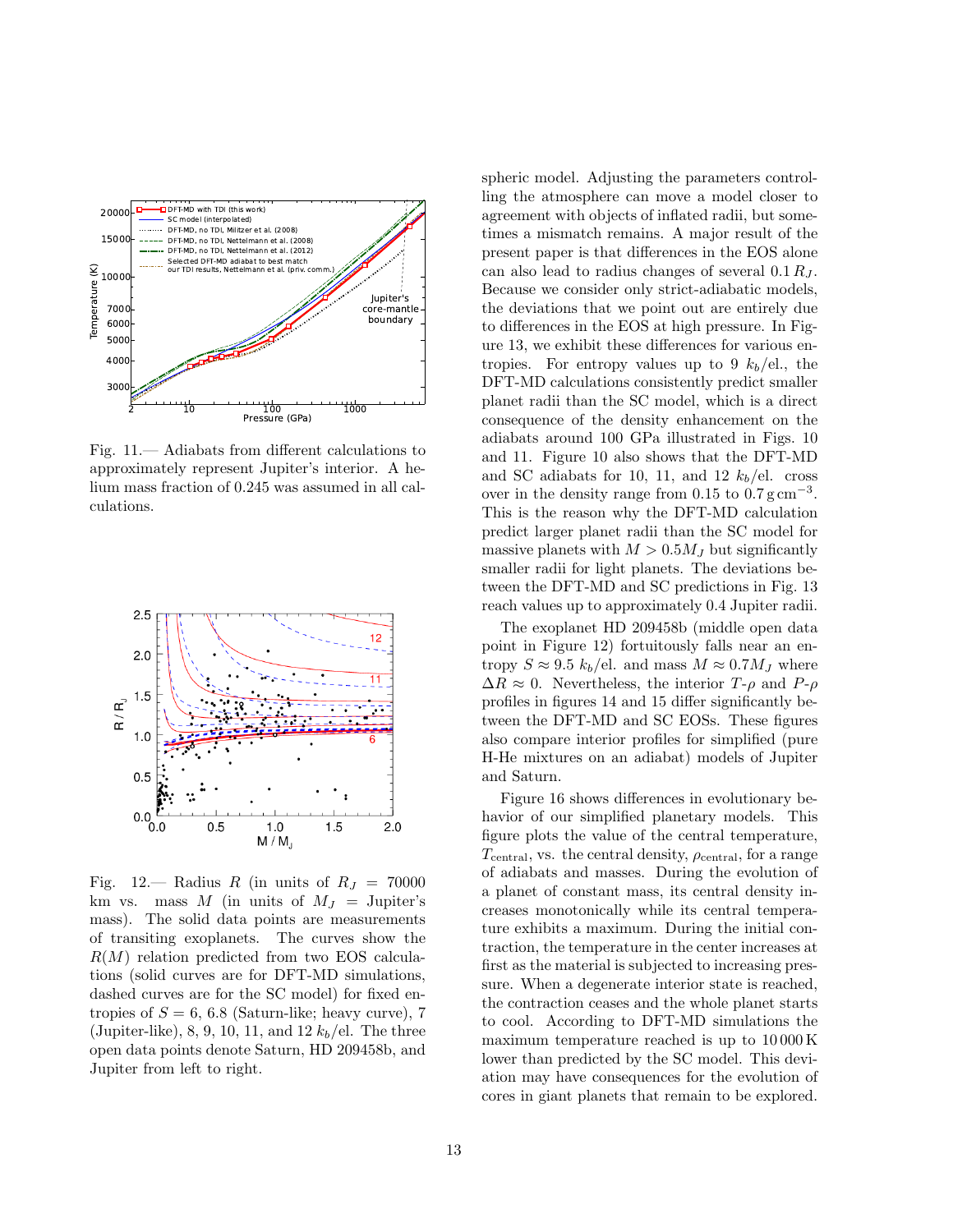

Fig. 13.— The ordinate is the radius difference  $\Delta R = R_{\text{DFT}-\text{MD}} - R_{\text{SC}}$  for a given adiabat. The heavy shaded curve is for a Saturn-like adiabat with  $S = 6.8$ . At low masses (below about 0.1  $M_J$ for low entropies) the difference goes to zero because there are no DFT-MD data at low densities.



Fig. 15.— Pressure-density profile for the approximate planetary interior models shown in Fig. 14.



Fig. 14.— Temperature-density profile for approximate (isentropic, H-He only) interior models of three specific objects. Solid curves are for DFT-MD and dashed curves are for SC. The enhanced density in the DFT-MD adiabats (see arrow) at pressures near 100 GPa produces a slightly smaller radius for such models of both Jupiter and Saturn.



Fig. 16.— The values of T and  $\rho$  at the center of a planets according to the DFT-MD (heavy solid lines) and SC (dashed lines) EOSs for five different planet masses corresponding to 0.3  $M_J$  (Saturn, lowest curves),  $0.7 M_J$  (HD 209458b),  $1.0 M_J$ (Jupiter), 1.5  $M_J$ , and 2.0  $M_J$  (top curves). The thin solid lines refer to various DFT-MD adiabats with entropy values from 6 (lowest curve) to 12 (steepest curve) in steps of 0.5  $k_b$ /el. The heavy solid line is for Saturn's entropy of 6.8.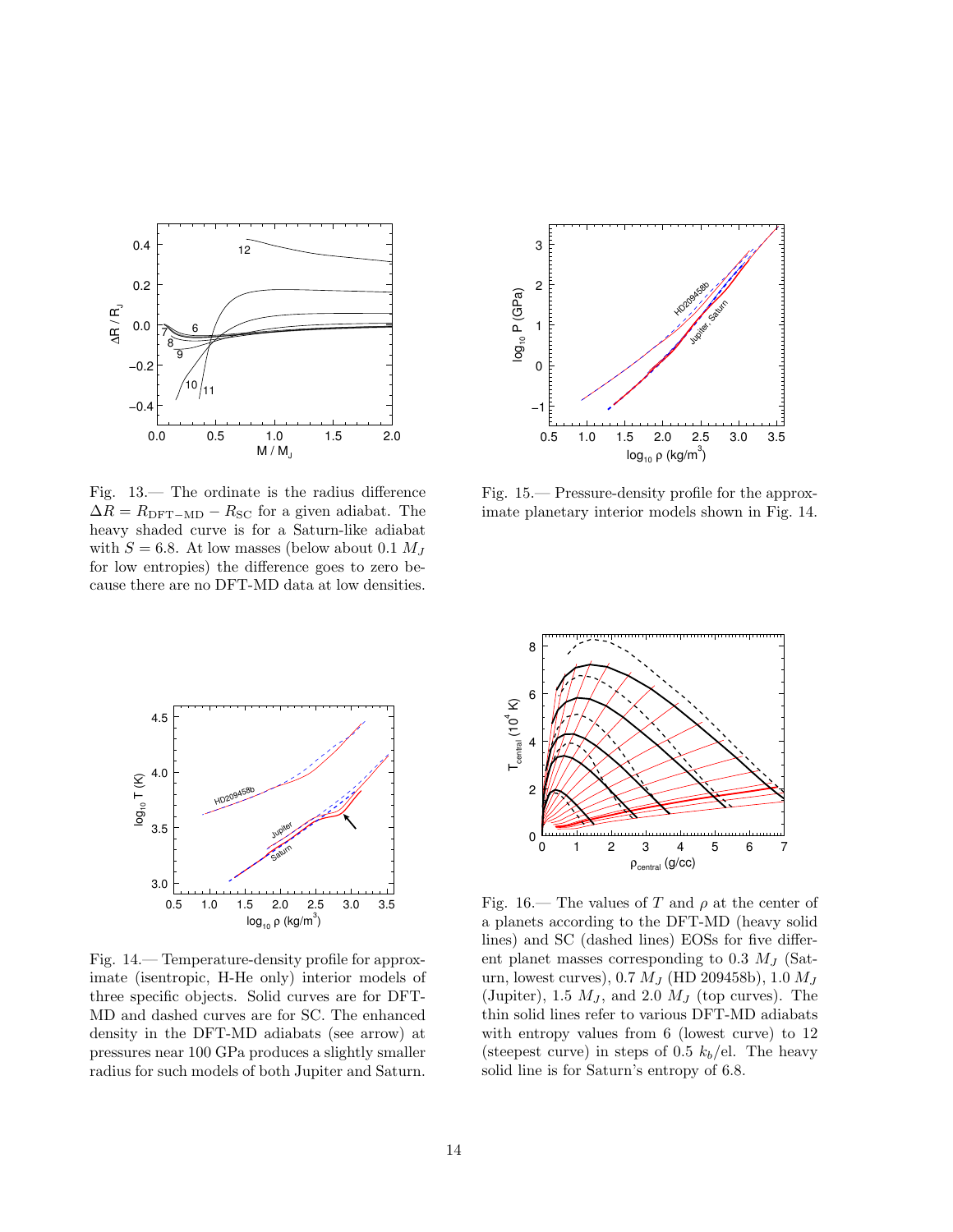## 7. Conclusions

This paper provides an equation state table for hydrogen-helium mixtures in giant planet interiors that was derived from ab initio computer simulations. The combination with an efficient thermodynamic integration technique enabled us to calculate the absolute entropy and free energy directly, in addition to pressure and internal energy that follow from standard simulations.

Our complete EOS table with 391 densitytemperature points as well as a thermodynamially consistent free energy fit is included in this publication so that our EOS can be easily incorporated in future models for giant planet interiors.

We have identified significant deviations for the Saumon and Chabrier EOS models. The new DFT-MD EOS causes low-entropy giant-planet models  $(S \leq 8k_b/\text{el.})$  to shrink in comparison to SC models by up to 0.08 Jupiter radii. But for hot giant planets with mass exceeding  $0.5 M_J$ and with interior entropy values in the range from  $10-12 k_b/e$ l., the DFT-MD simulations predict significantly larger radii. The correction to the SC model reaches 0.4 Jupiter radii for the hottest planets. Thus, the revision suggests that some of the most inflated giant exoplanets are at lower entropies than was previously inferred. Our revision could ameliorate the "inflated giant exoplanet" discrepancy to some extent but perhaps not for HD209458b. The matter is to be revisited with detailed evolutionary calculations based on our revised EOS.

This work has been supported by NASA and NSF. Computational resources at NCCS were used. We thank N. Nettelmann and R. Redmer for sharing their adibats for a 220:18 hydrogen-helium ratio.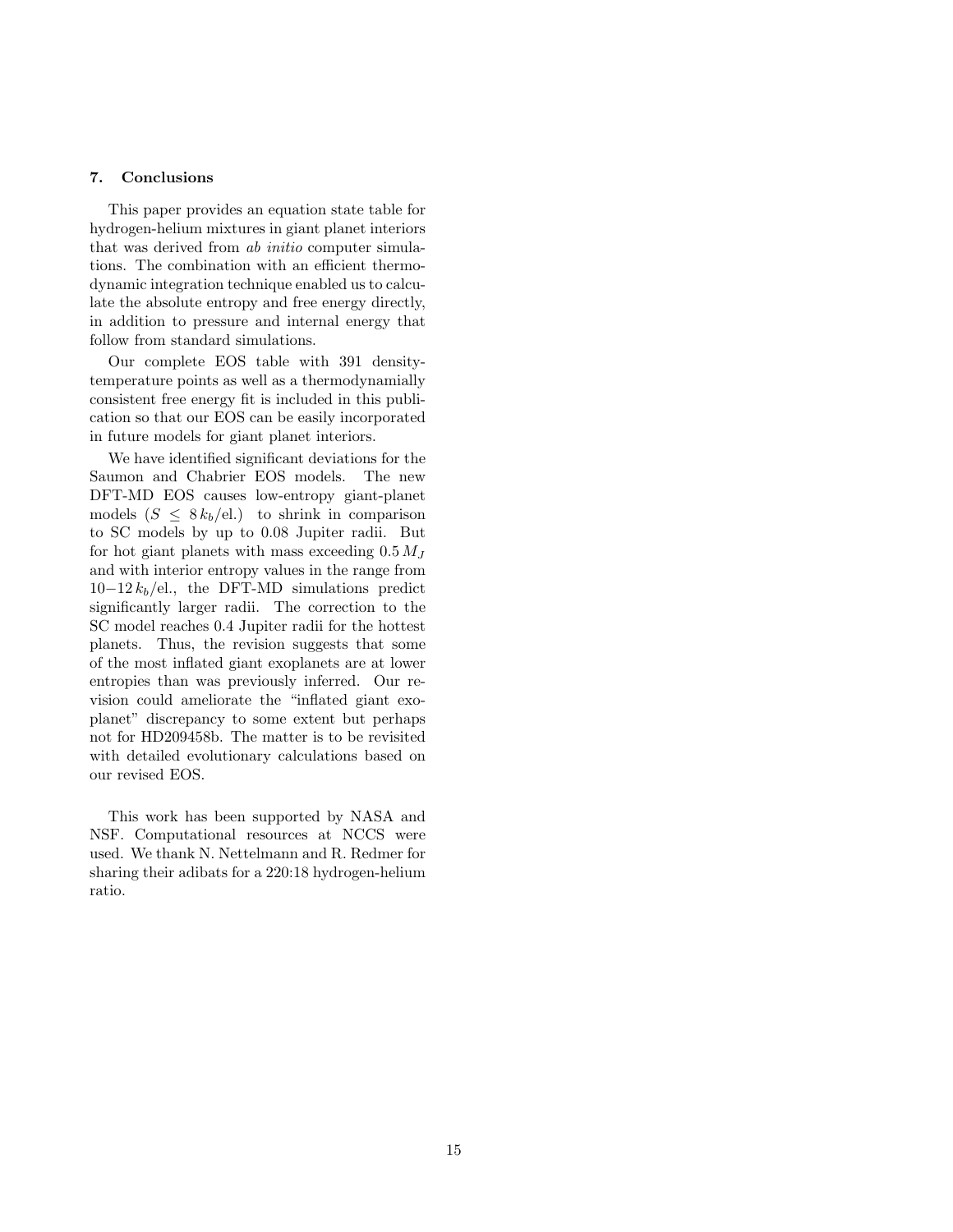### REFERENCES

- Alastuey, A. & Ballenegger, V. 2012, Phys. Rev. E, 86, 066402
- Batygin, K., Stevenson, D. J., & Bodenheimer, P. 2011, ApJ, 738, 1
- Blöchl, P. E. 1994, Phys. Rev. B, 50, 17953
- Bonev, S. A., Militzer, B., & Galli, G. 2004, Phys. Rev. B, 69, 014101
- Burrows, A., Hubeny, I., Budaj, J., & Hubbard, W. B. 2007, ApJ, 661, 502
- Caillabet, L., Mazevet, S., & Loubeyre, P. 2011, Phys. Rev. B, 83, 094101
- Chandrasekhar, S. 1957, Introduction to the Study of Stellar Structure (Dover), 84
- Collins, L. A., Kress, J. D., & Hanson, D. E. 2012, Phys. Rev. B, 85, 233101
- de Wijs, G. A., Kresse, G., & Gillan, M. J. 1998, Phys. Rev. B, 57, 8223
- Desjarlais, M. P. 2003, Phys. Rev. B, 68, 064204
- Dharma-wardana, M. W. C. & Perrot, F. 2002, Phys. Rev. B, 66, 014110
- Driver, K. P. & Militzer, B. 2012, Phys. Rev. Lett., 108, 115502
- Ebeling, W., Kraeft, W., & Roepke, G. 2012, Contrib. Plasma Phys., 52, 7
- Fortney, J. & Nettelmann, N. 2010, SSR, 152, 423
- Hamel, S., Morales, M. A., & Schwegler, E. 2011, Phys. Rev. B, 84, 165110
- Hartman, J. D., Bakos, G., Torres, G., Latham, D. W., Kovács, G., Béky, B., Quinn, S. N., Mazeh, T., Shporer, A., Marcy, G. W., Howard, A. W., Fischer, D. A., Johnson, J. A., Esquerdo, G. A., Noyes, R. W., Sasselov, D. D., Stefanik, R. P., Fernandez, J. M., Szklenár, T., Lázár, J., Papp, I., & Sári, P. 2011, ApJ, 742, 59
- Hu, S. X., Militzer, B., Goncharov, V. N., & Skupsky, S. 2010, Phys. Rev. Lett., 104, 235003
- —. 2011, Phys. Rev. B, 84, 224109
- Izvekov, S., Parrinello, M., Burnham, C. J., & Voth, G. A. 2003, J. Chem. Phys., 120, 10896
- Kohn, W. & Sham, L. 1965, Phys. Rev., 140, A1133
- Kraeft, W. D., Schlanges, M., Vorberger, J., & DeWitt, H. E. 2002, Phys. Rev. E, 66, 046405
- Kresse, G. & Furthmüller, J. 1996, Phys. Rev. B, 54, 11169
- Laughlin, G., Crismani, M., & Adams, F. C. 2011, ApJ, 729, L7
- Lenosky, T. J., Bickham, S. R., Kress, J. D., & Collins, L. A. 2000, Phys. Rev. B, 61, 1
- Lodders, K. 2003, Astrophys. J., 591, 1220
- Lorenzen, W., Holst, B., & Redmer, R. 2009, Phys. Rev. Lett., 102, 115701
- Magro, W. R., Ceperley, D. M., Pierleoni, C., & Bernu, B. 1996, Phys. Rev. Lett., 76, 1240
- McMahon, J. M., Morales, M. A., Pierleoni, C., & Ceperley, D. M. 2012, Rev. Mod. Phys., 84, 1607
- Mermin, N. D. 1965, Phys. Rev., 137, A1441
- Militzer, B. 2005, J. Low Temp. Phys., 139, 739
- —. 2006, Phys. Rev. Lett., 97, 175501
- —. 2009, Phys. Rev. B, 79, 155105
- —. 2013, Phys. Rev. B, 87, 014202
- Militzer, B. & Ceperley, D. M. 2000, Phys. Rev. Lett., 85, 1890
- —. 2001, Phys. Rev. E, 63, 066404
- Militzer, B., Ceperley, D. M., Kress, J. D., Johnson, J. D., Collins, L. A., & Mazevet, S. 2001, Phys. Rev. Lett., 87, 275502
- Militzer, B. & Graham, R. L. 2006, Journal of Physics and Chemistry of Solids, 67, 2136
- Militzer, B. & Hubbard, W. H. 2009, Astrophys. and Space Sci., 322, 129
- Militzer, B., Hubbard, W. H., Vorberger, J., Tamblyn, I., & Bonev, S. A. 2008, Astrophys. J. Lett., 688, L45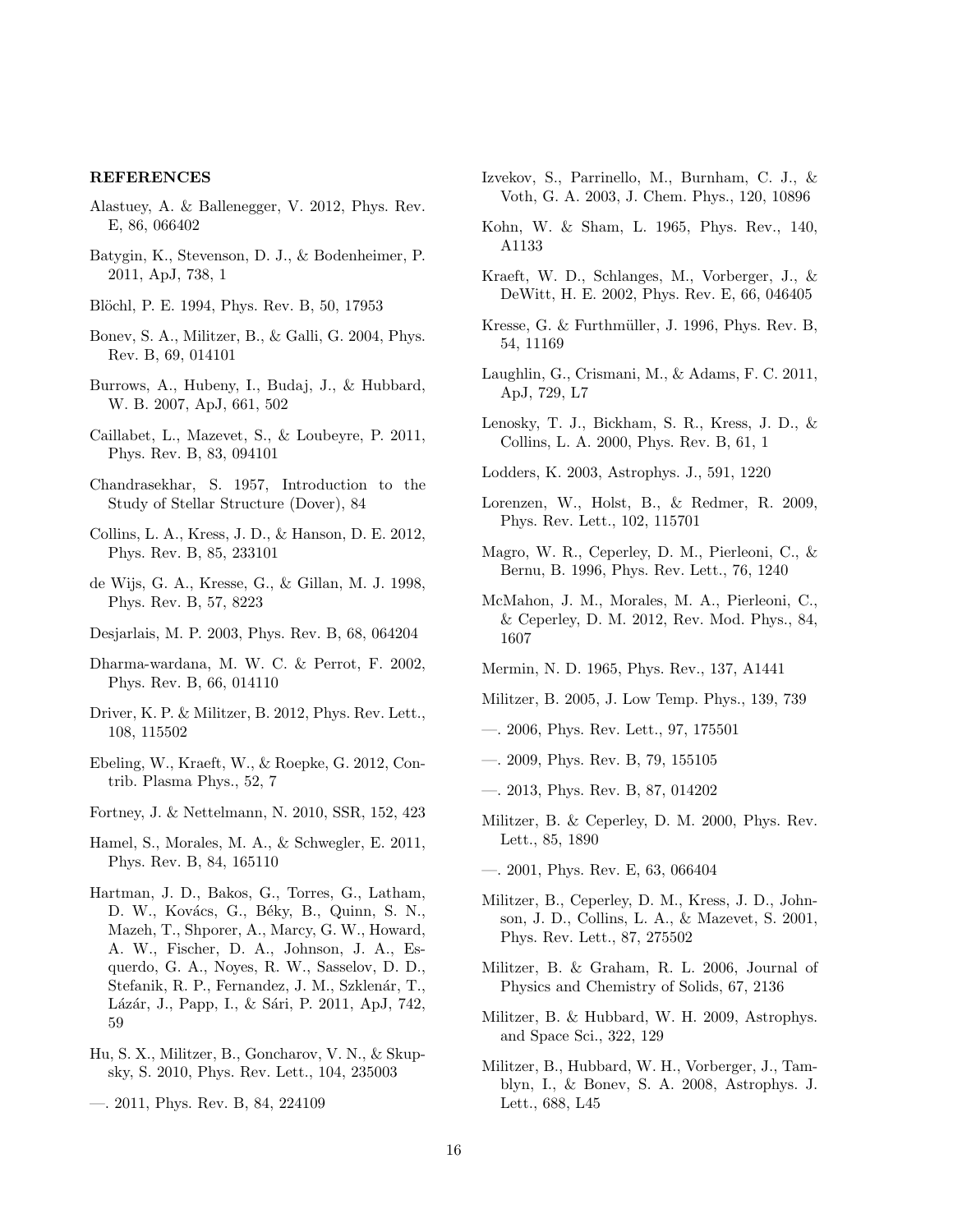- Militzer, B., Magro, W., & Ceperley, D. 1999, Contr. Plasma Physics, 39 1-2, 152
- Miller, N. & Fortney, J. 2011, ApJ, 736, L29
- Morales, M. A., McMahon, J. M., Pierleonie, C., & Ceperley, D. M. 2013, Phys. Rev. Lett., 110, 065702
- Morales, M. A., Pierleoni, C., Schwegler, E., & Ceperley, D. M. 2009, Proc. Nat. Acad. Sci., 106, 1324
- —. 2010, Proc. Nat. Acad. Sci., 107, 12799
- Nettelmann, N., Becker, A., Holst, B., & Redmer, R. 2012, Astrophys. J., 750, 52
- Nettelmann, N., Holst, B., Kietzmann, A., French, M., Redmer, R., & Blaschke, D. 2008, Astrophys. J., 683, 1217
- Nettelmann, N. & Redmer, R. 2013, priv. comm.
- Perdew, J. P., Burke, K., & Ernzerhof, M. 1996, Phys. Rev. Lett., 77, 3865
- Pierleoni, C., Ceperley, D., Bernu, B., & Magro, W. 1994, Phys. Rev. Lett., 73, 2145
- Rogers, J. & Nayfonov, A. 2002, Astrophys. J., 576, 1064
- Safa, Y. & Pfenniger, D. 2008, Eur. Phys. J. B, 66, 337
- Saumon, D. & Chabrier, G. 1992, Phys. Rev. A, 46, 2084
- Saumon, D., Chabrier, G., & Horn, H. M. V. 1995, Astrophys. J. Suppl., 99, 713
- Schneider, J., Dedieu, C., Sidaner, P. L., Savalle, R., & Zolotukhin, I. 2011, AAp, 532, A79
- Stevenson, D. & Salpeter, E. 1977, Astrophys. J. Suppl. Ser., 35, 221
- Stixrude, L. & Jeanloz, R. 2008, Proc. Nat. Ac. Sci., 105, 11071
- von Zahn, U., Hunten, D. M., & Lehmacher, G. 1998, J. Geophys. Res., 103, 22815
- Vorberger, J., Tamblyn, I., Bonev, S., & Militzer, B. 2007a, Contrib. Plasma Phys., 47, 375
- Vorberger, J., Tamblyn, I., Militzer, B., & Bonev, S. 2007b, Phys. Rev. B, 75, 024206
- Wahl, S. M., Wilson, H. F., & Militzer, B. 2013, Astrophys. J., in press
- Wilson, H. F. & Militzer, B. 2010, Phys. Rev. Lett., 104, 121101
- —. 2012a, Astrophys. J, 745, 54
- —. 2012b, Phys. Rev. Lett., 108, 111101

This 2-column preprint was prepared with the AAS LATEX macros v5.2.